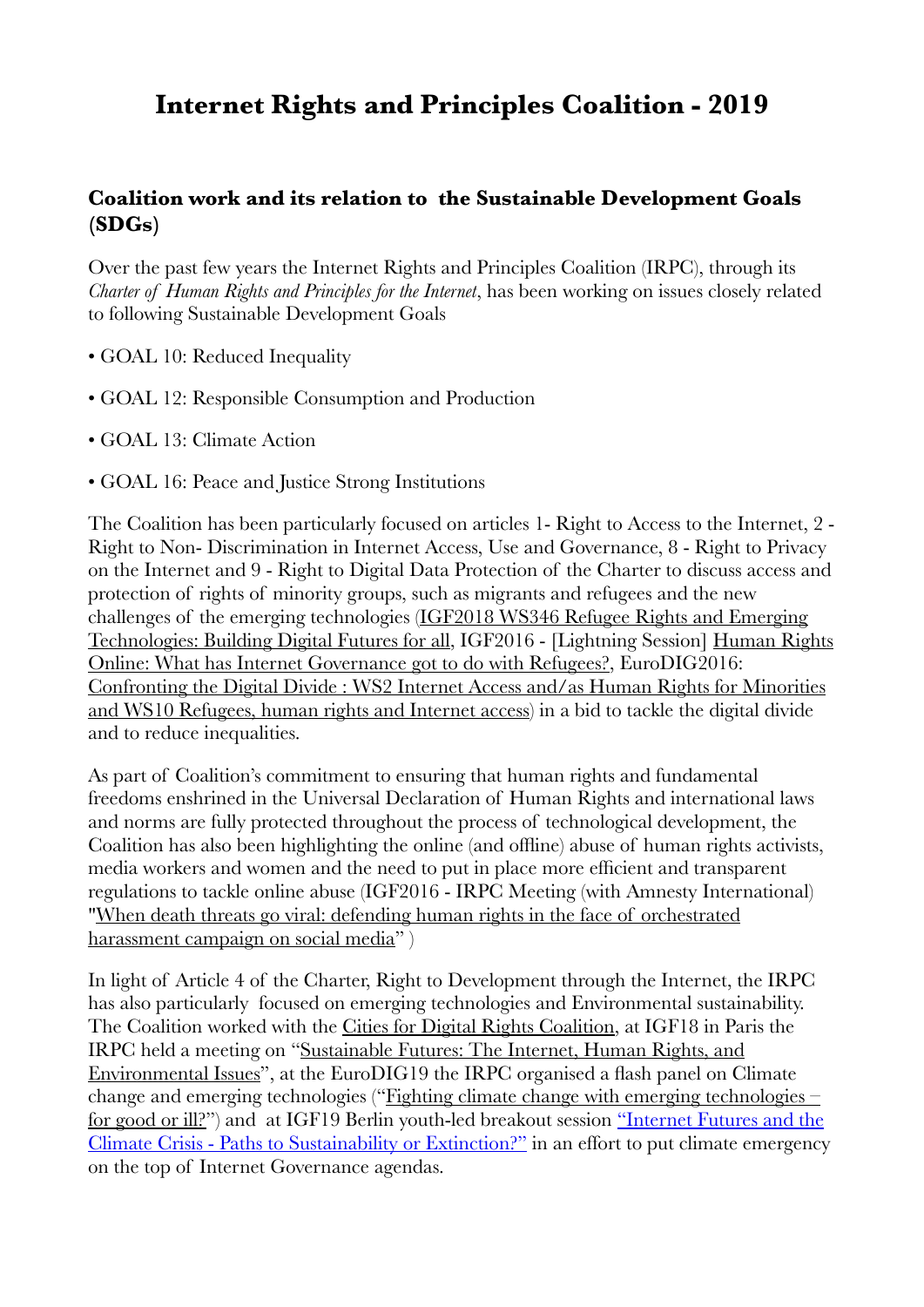Over the next five years the IRPC will continue to focus on the SDGs outlined through a consolidated outreach work based on the Charter of Human Rights and Principles for the Internet published by this Coalition.

To achieve our goals, the IRPC will continue to work on:

- Research and Reporting: The Coalition will paying attention to challenges to the full enjoyment of human rights and freedoms in the online environment and will address the Internet governance community to create awareness on the issues.

- Outreach: Through outreach work the DC will try to engage not only the internet governance groups but also the wider community.

- Advocacy: The Coalition will continue to ensure human rights related issues relevant to the achieving these particular goals are including in IG policy discussions and processes.

## **IRPC ACTIVITIES IN 2019**

#### **IGF19 - Berlin**

The IRPC had a very well attended and enthusiastic IRPC annual meeting which included an important and youth-led breakout session ["Internet Futures and the Climate Crisis -](https://sched.co/SU3a)  [Paths to Sustainability or Extinction?"](https://sched.co/SU3a) and the launch of the French edition of the Charter. From this meeting emerged a small working group of people who participated in the discussions and would like to see the issue of environmental sustainability in the IG agendas.

The IRPC hosted a very successful [WS #282 Data Governance by AI: Putting Human](https://sched.co/SU22)  [Rights at Risk?.](https://sched.co/SU22) This session on relationship between AI and international human rights law and legal standards was co-organised with Amnesty International Germany.

The IRPC participated in the DCs Main Session, "**[Joint Efforts to achieve the](https://sched.co/SU44)  [SDGs](https://sched.co/SU44) "** , where we discussed our work in relation to the Sustainable Development Goals (achievements and plans towards 2025)..

The **IRPC Village Booth** was the most successful the Coalition ever had. The booth displayed all the available translations of the Charter (thanks to the support of the Swiss OFCOM), and they all run out very quickly. The IRPC also received a lot of support from the wider IGF community and we met many people interested in the Charter or already working with the document all over the world in community projects, NGOs, Universities, research centres, etc.

### **Regional and local activities**

- **EuroDIG 19** – the IRPC participated in **WS 2**[: GDPR Implementation – Blind spots,](https://eurodigwiki.org/wiki/GDPR_Implementation_%E2%80%93_Blind_spots,_opportunities,_and_the_way_forward_%E2%80%93_WS_02_2019)  [opportunities, and the way forward](https://eurodigwiki.org/wiki/GDPR_Implementation_%E2%80%93_Blind_spots,_opportunities,_and_the_way_forward_%E2%80%93_WS_02_2019) on day 1, 19 June and organised a **[Flash 13:](https://eurodigwiki.org/wiki/Fighting_climate_change_with_emerging_technologies_%E2%80%93_for_good_or_ill%3F_%E2%80%93_Flash_13_2019)** Fighting [climate change with emerging technologies – for good or ill?](https://eurodigwiki.org/wiki/Fighting_climate_change_with_emerging_technologies_%E2%80%93_for_good_or_ill%3F_%E2%80%93_Flash_13_2019) on day 2, Thursday 20 June.

- Some SC members attended **RightsCon19** and **IGF UK**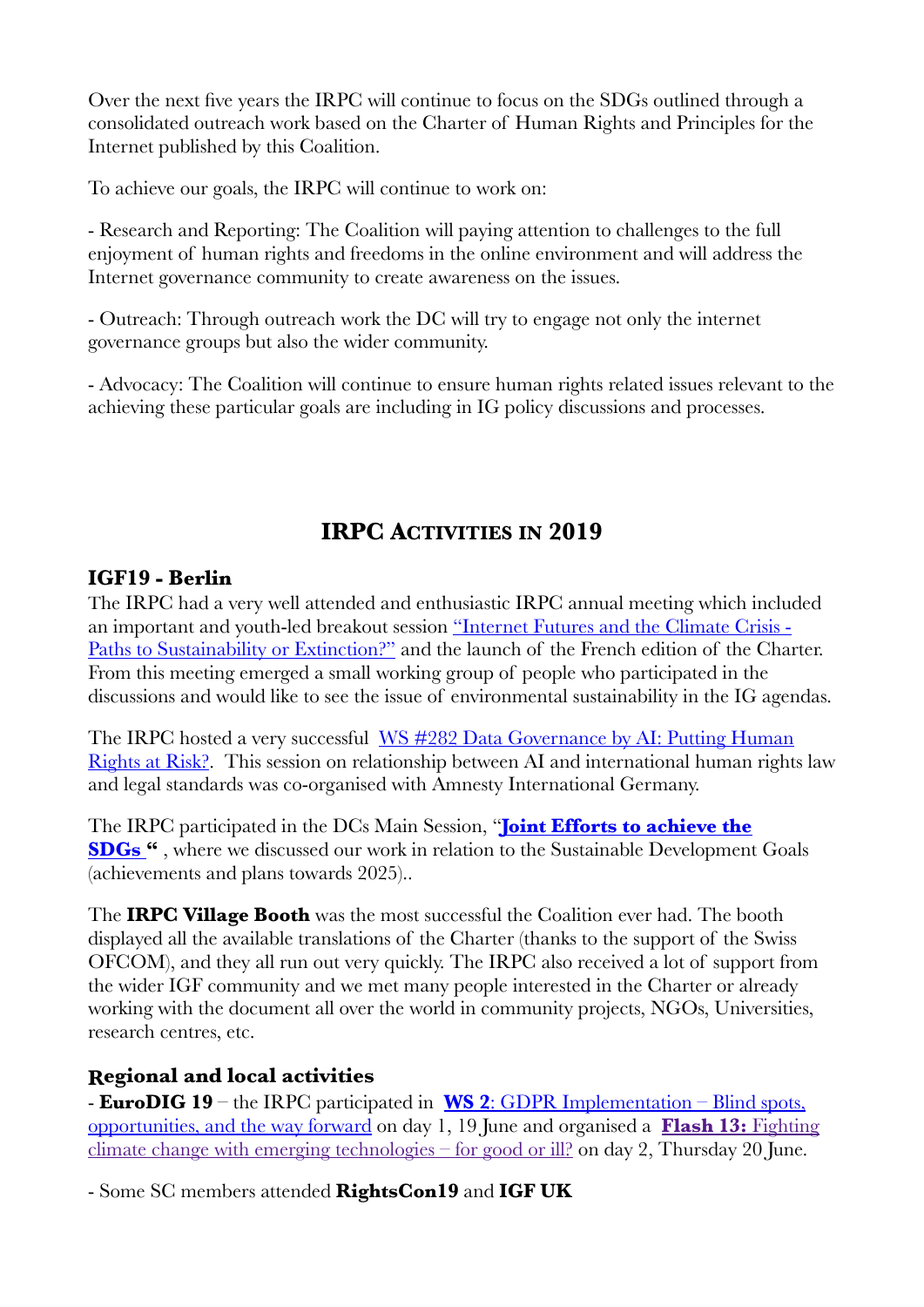- At the Forum on Internet Freedom in Africa (FIFAfrica19) **SC member** Mohamed Farahat organized a workshop on refugees and digital rights.

- In **Cameroon**, SC member Rigobert Kenmogne has been working on a workshop on the Charter and its Principles, following his great translation work and the launch of the French version of the Charter last November

- The IRPC also started conversations with other NRIs, such as IGF Portugal for a possible collaboration in the national IGF to introduce the Charter and the work of the Coalition

- As part of the Coalition's Observer status at the **Steering Committee on Media and Information Society (CDMSI) at the Council of Europe**, a member of the SC attended the Plenary meeting in June.Throughout the year the IRPC also contributed for the work of the CDMSI by giving input and feedback to the outputs of the CDMSI**.** 

### **Publications**

- French Translation of the Charter was launched at the IRPC annual meeting at the IGF19 in Berlin
- New editions of all available translations of the Charter were also printed
- The IRPC 10 Principles were translated into Bangla
- The translation of the Italian version of the Charter

### **IRPC Governance:**

Steering Committee was restructured with the aim to improve the IRPC outreach effort by assigning roles to each of the members of the committee as below:

- Co-Chair: Minda Moreira
- Secretary: June Parris
- Communications Coordinator: Robert Bodle
- Outreach and Partnerships Coordinator: Hanane Boujemi and Mohamed Farahad
- Council of Europe CDMSI Observership Coordinator: Minda Moreira, with Marianne Franklin and Hanane Boujemi

#### **Regional Experts**